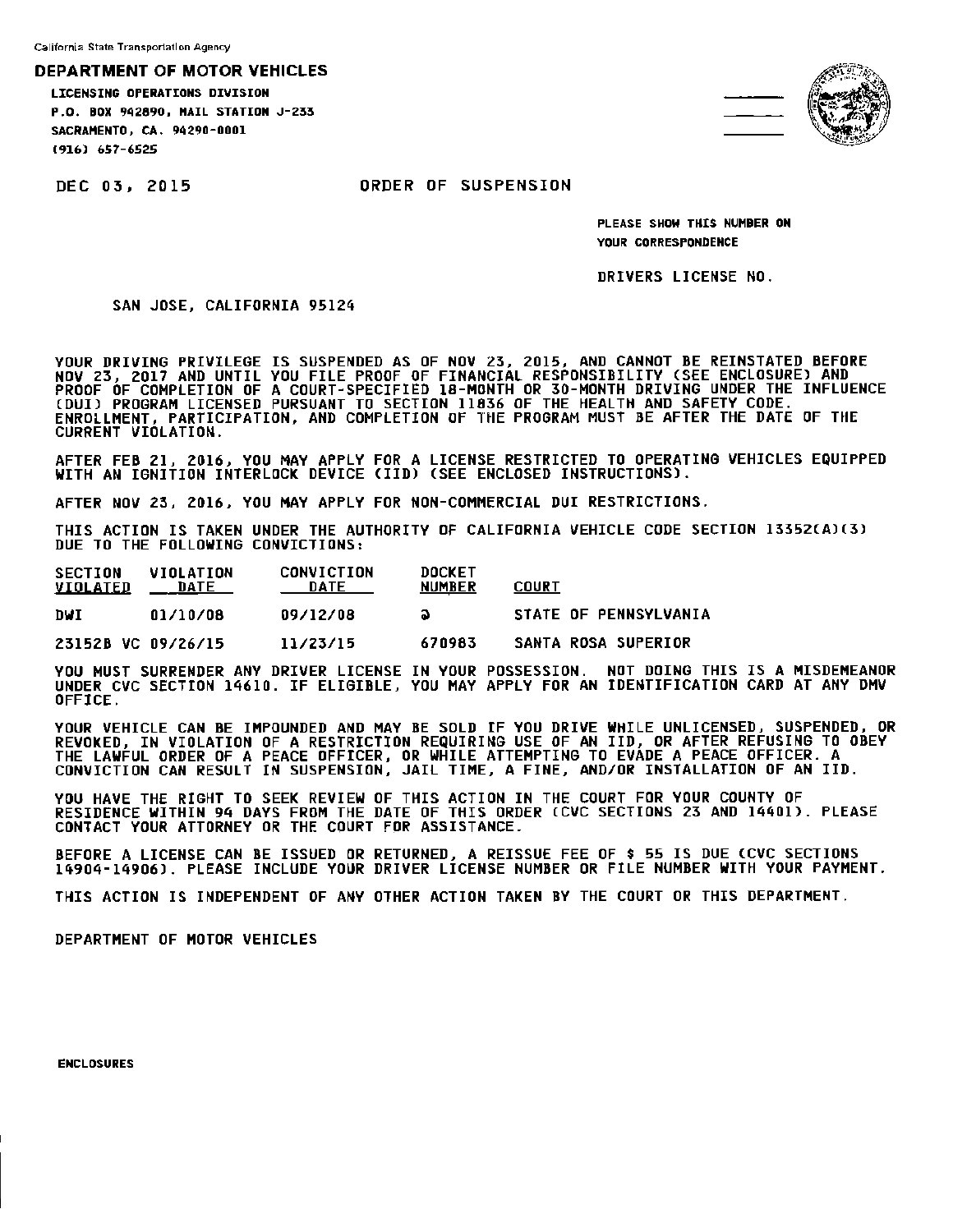California State Transportation Agency

## **DEPARTMENT OF MOTOR VEHICLES**

LICENSING **OPERATIONS DIVISION P.O. BOK 94289D, HAIL STATION** J-233 **SACRAMENTO, CA. 9429D-0001** 

IMPORTANT NOTICE

SERVICE FOR



DEC 03, 2015

**1916) 657-6.52.5** 

ORDER OF SUSPENSION

**PLEASE SHOW THIS NUMBER ON YOUR CORRESPONDENCE** 

DRIVERS LICENSE NO.

SAN JOSE, CALIFORNIA **95124** 

TO ASSIST THE DEPARTMENT IN CLEARING YOUR RECORD LATER, COMPLETE AND RETURN THIS FORM TO THE DEPARTMENT OF MOTOR VEHICLES. PLEASE USE THE ADDRESSED RETURN ENVELOPE WHICH IS ENCLOSED. NOTIFY THIS DEPARTMENT PROMPTLY OF ANY CHANGE OF ADDRESS.

I **ACKNOWLEDGE** RECEIPT OF THE **ORDER** AUTHORIZED BV THE VEHICLE CODE **WITH** THE AUTHORITY SECTION(Sl AND EFFECTIVE DATE AS INDICATED **BELOW:** 

| <b>SIGNATURE:</b>                |       | DATE:                  |
|----------------------------------|-------|------------------------|
| <b>STREET ADDRESS:</b>           | CITY: | <b>BIRTHDATE:</b>      |
| STATE:                           |       | ZIP:                   |
| <b>VEHICLE CODE SECTIONS(S):</b> |       | <b>EFFECTIVE DATE:</b> |
| 13352A3                          |       | NOV 23, 2015           |

 $\mathcal{L}$ 

CHECK HERE IF THE ABOVE IS A CHANGE OF ADDRESS.

PLEASE RETURN ANY DRIVER'S LICENSE IN YOUR POSSESSION WITH THIS FORM. IF NOT IN YOUR POSSESSION, PLEASE EXPLAIN **BELOW:** 

| CODE:<br>USE ONLY: | FOR DEPARTMENT |             | <b>SERVICE</b> |              |  |
|--------------------|----------------|-------------|----------------|--------------|--|
|                    |                | LIC<br>LOC: |                | AND<br>DATE: |  |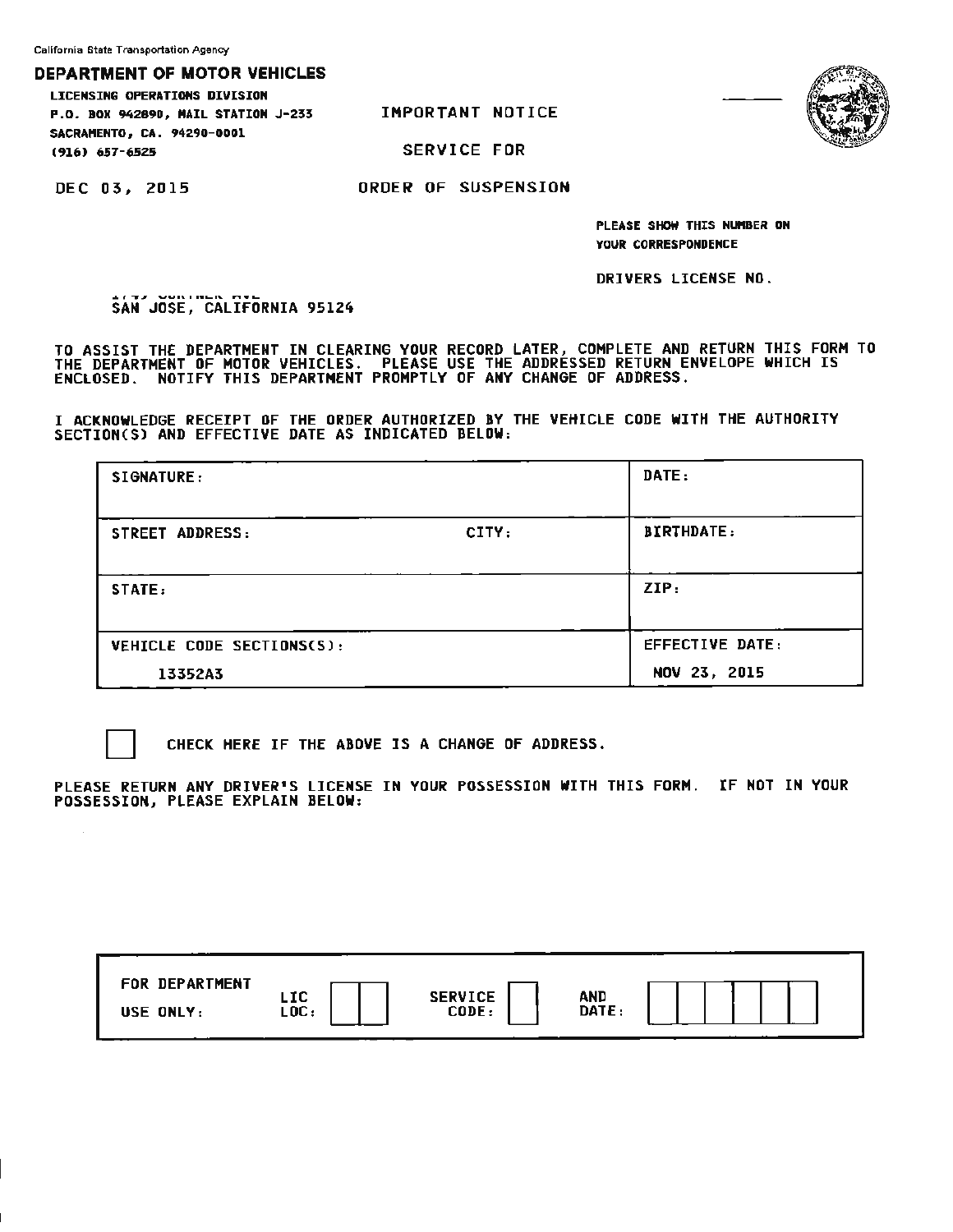**DEPARTMENT OF MOTOR** VEHICLES



## PROOF FILING INFORMATION

THE USUAL METHOD OF SHOWING PROOF OF FINANCIAL RESPONSIBILITY IS TO PROVIDE A CALIFORNIA INSURANCE PROOF CERTIFICATE (FORM SR-22/SR-lP) FROM AN INSURANCE COMPANY AUTHORIZED TO DO BUSINESS IN CALIFORNIA. THE TYPES OF COVERAGE ON THE FORM SR-22/SR-lP ARE LISTED BELOW:

SR-22: A MOTOR VEHICLE LIABILITY POLICY MAY BE PROVIDED TO COVER ONLY VEHICLES REGISTERED IN YOUR NAME (OWNER'S POLICY), ONLV TO VEHICLES VOU DO NOT OWN (OPERATORS POLICY), OR ALL VEHICLES WHETHER VDU OWN THEM OR NOT (BROAD COVERAGE). THIS CERTIFICATE IS ACCEPTABLE FOR ALL DMV ACTIONS REQUIRING PROOF OF FINANCIAL RESPONSIBILITY. AN SR-22 IS REQUIRED FOR ALL DRIVING UNDER THE INFLUENCE CDUI) ACTIONS.

SR-lP: AN AUTOMOBILE LIABILITY POLICY OR A LIABILITY POLICY FOR VEHICLES WITH LESS THAN FOUR WHEELS. THIS CERTIFICATE IS USED AFTER AN ACCIDENT WITHOUT INSURANCE, FOR NEGLIGENT OPERATOR SANCTIONS PER CALIFORNIA VEHICLE CODE SECTION 12810.5, OR FOR AN APPLICATION BV A MINOR REQUIRING PROOF.

TO OBTAIN A CALIFORNIA INSURANCE PROOF CERTIFICATE, CONTACT AN INSURANCE AGENT OR BROKER. DO NOT SUMBIT A COPY OF YOUR POLICY OR APPLICATION, AS NEITHER CAN BE ACCEPTED IN PLACE OF THE CALIFORNIA INSURANCE PROOF CERTIFICATE. IF NECESSARY, PERSONS UNABLE TO OBTAIN THIS INSURANCE COVERAGE THROUGH THEIR REGULAR INSURANCE COMPANY MAY HAVE ANY INSURANCE AGENT OR BROKER SUBMIT AN APPLICATION TO THE CALIFORNIA AUTOMOBILE ASSIGNED RISK PLAN. THE PLAN MAY BE CONTACTED DIRECTLY FOR INFORMATION AT:

> CALIFORNIA AUTOMOBILE ASSIGNED RISK PLAN P.O BOX 7917 SAN FRANCISCO, CA 94120-7917

PROOF OF FINANCIAL RESPONSIBILITY MAY BE MET BV A \$35,000 CASH DEPOSIT OR \$35,000 SURETY BOND. PROOF MAY ALSO BE FILED BV A SELF-INSURER ON BEHALF OF AN EMPLOYEE TO PERMIT DRIVING VEHICLES OWNED BY THE SELF-INSURER WITHIN THE SCOPE OF EMPLOYMENT. BOND INFORMATION MUST BE OBTAINED FROM A SURETY BOND COMPANV AUTHORIZED IN CALIFORNIA. FOR INFORMATION ON THE CASH DEPOSIT OR SELF INSURANCE, YOU MAY CALL (916) 657-6677, OR WRITE TO:

> OMV, FINANCIAL RESPONSIBILITY UNIT P.O. BOX 942884, MAIL STATION J-237 SACRAMENTO, CA 94284-0884